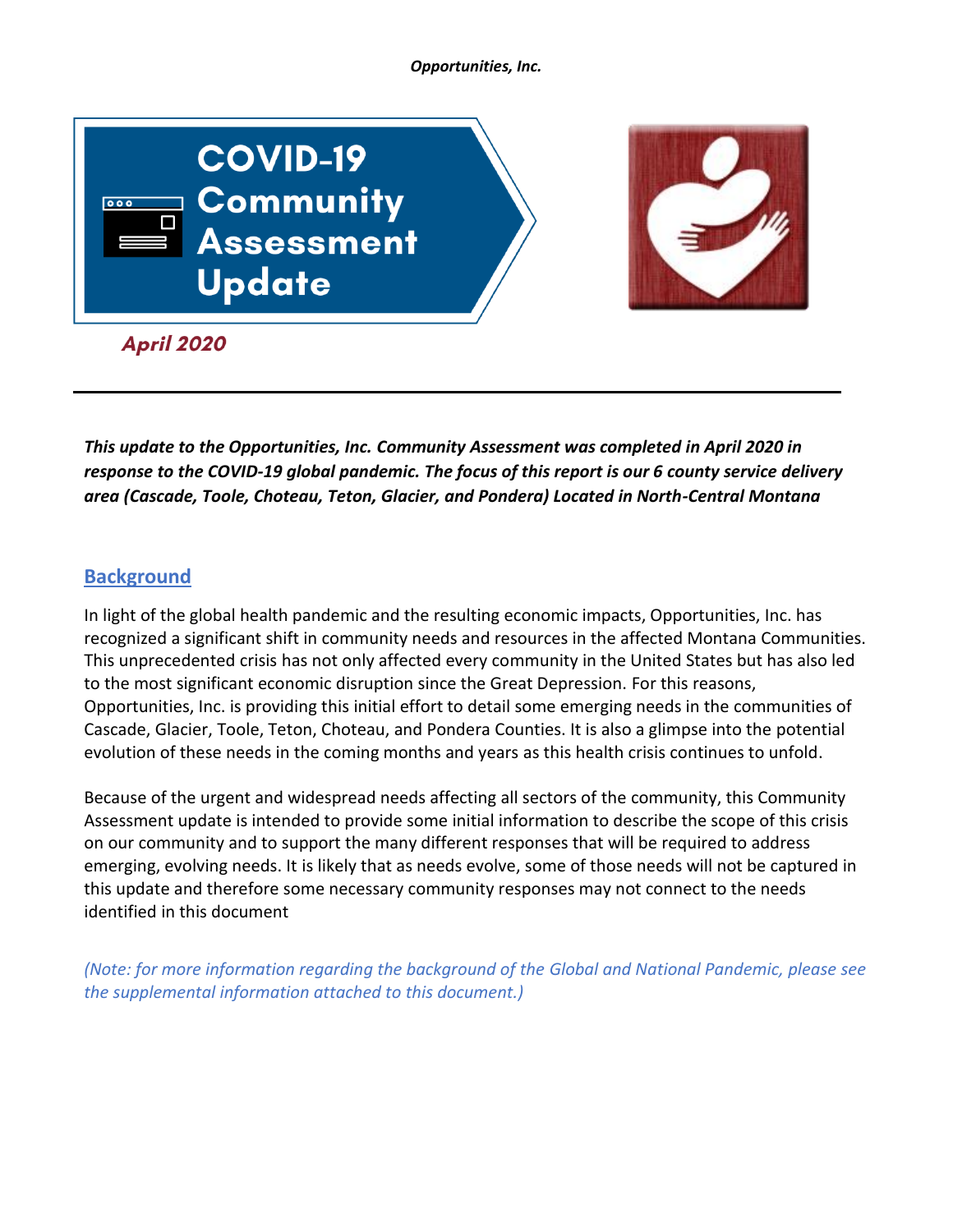# **Local Public Health Response**

The first COVID-19 case in Montana was reported on 3/11/2020. Approximately two weeks from that date, Montana had grown to 100 reported cases. Growth has steadily increased by 100 cases every five days until reaching 300. From that benchmark, it took nine days until 400 cases were reached. As of 5/12/2020, 460 total cases have been reported in Montana with 16 deaths.

Because of the highly contagious nature of COVID-19, the alarmingly high rate of fatalities associated with it and the lack of a vaccine or treatment, the effective ways to prevent mass illness is through restricted travel, physical distancing, frequent hand washing, coughing in elbows, not touching the face, and staying at home have been enacted by Montana communities. By mid-March 2020, with the virus counts rising exponentially, local, state and federal public health officials recommend extreme measures to minimize a public health catastrophe: mass quarantine, physical distancing, and a virtual lockdown of all public gatherings and economic activity. As a result, several needed community services were shut down including public transit and para-transit services.

Since the first cases of COVID-19 entered Montana State and Local officials have been highly responsive to slowing the spread of the virus in Montana. On a local level, Cascade County Health Department ordered on March 20, 2020 that all hair, nail, and cosmetic salons/studios; All hair, nail, and cosmetic schools/training facilities; and All spa and massage services, except those massage services contained within state-licensed physical therapy or chiropractic practices would be closed due to COVID-19. This order was extended following the Governors state-wide shelter in place order a week later. On a statewide level, Montana Governor issued several orders including:

### **March 12 2020**: Governor Bullock declares a State of [Emergency](http://governor.mt.gov/Pressroom/governor-bullock-declares-state-of-emergency-in-montana-related-to-covid-19) in Montana related to COVID-19

### **March 13 2020**:

Governor Bullock confirms four [presumptively](http://governor.mt.gov/Pressroom/governor-bullock-confirms-four-presumptively-positive-coronavirus-cases-in-montana) positive Coronavirus cases in Montana

### **March 15 2020**:

Governor Bullock directs the closure of public K-12 schools for two weeks; strongly [recommends](http://governor.mt.gov/Pressroom/governor-bullock-directs-the-closure-of-public-k-12-schools-for-two-weeks-strongly-recommends-social-distancing-measures-to-slow-the-spread-of-covid-19) social [distancing](http://governor.mt.gov/Pressroom/governor-bullock-directs-the-closure-of-public-k-12-schools-for-two-weeks-strongly-recommends-social-distancing-measures-to-slow-the-spread-of-covid-19) measures to slow the spread of COVID-19

#### **March 19 2020**:

Governor Bullock issues travel advisory to slow spread of [COVID-19](http://governor.mt.gov/Pressroom/governor-bullock-issues-travel-advisory-to-slow-spread-of-covid-19)

### **March 20 2020**:

Governor Bullock announces closure of dine-in food service and alcoholic beverage [businesses,](http://governor.mt.gov/Pressroom/governor-bullock-announces-closure-of-dine-in-food-service-and-alcoholic-beverage-businesses-and-other-activities-that-pose-enhanced-risks-to-curtail-spread-of-covid-19) and other activities that pose [enhanced](http://governor.mt.gov/Pressroom/governor-bullock-announces-closure-of-dine-in-food-service-and-alcoholic-beverage-businesses-and-other-activities-that-pose-enhanced-risks-to-curtail-spread-of-covid-19) risks to curtail spread of COVID-19

### **March 24 2020**:

Governor Bullock [announces](http://governor.mt.gov/Pressroom/governor-bullock-announces-extension-of-closures-mandates-social-distancing) extension of closures, mandates social distancing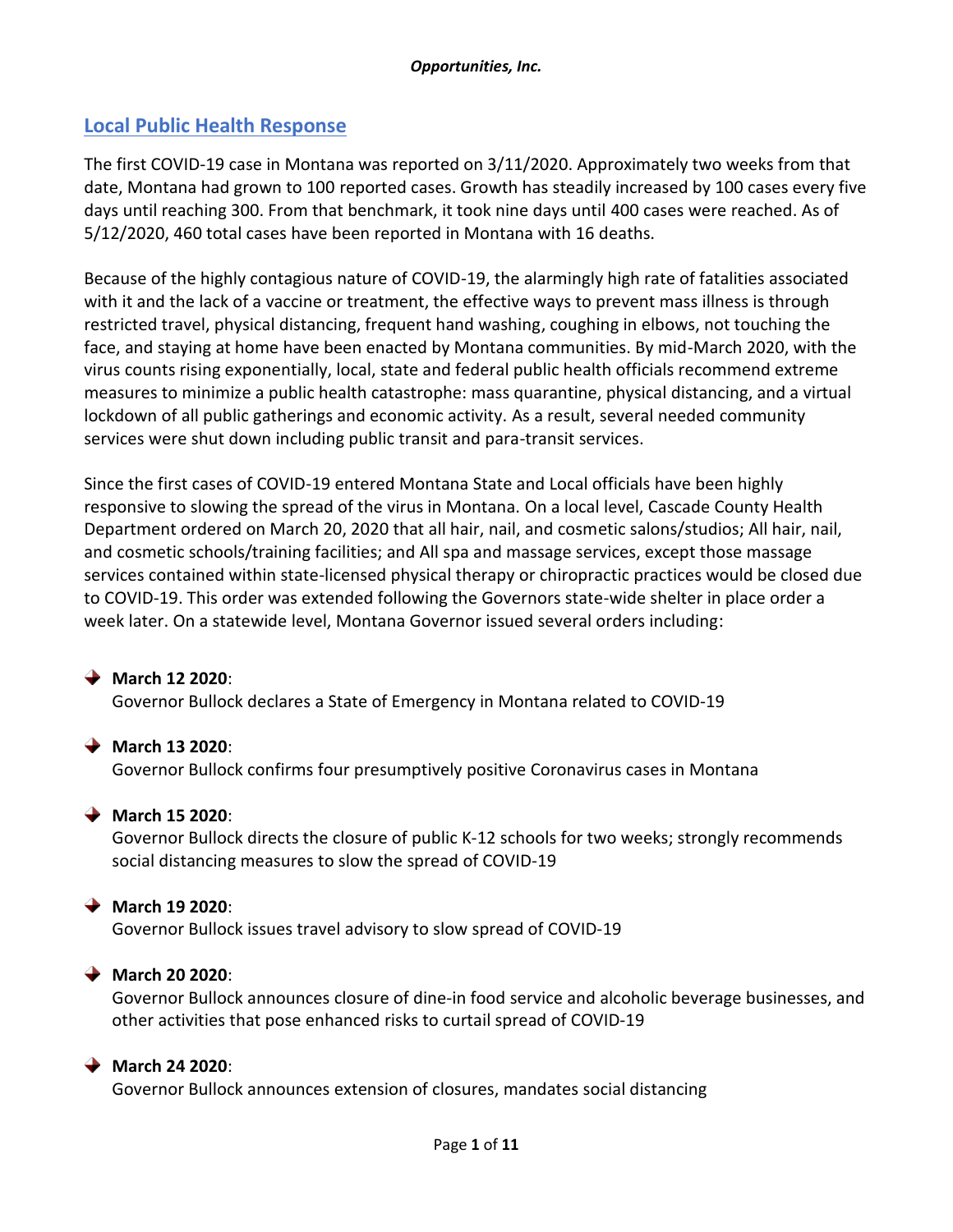# **March 26 2020**:

Governor Bullock issues stay at home directive to slow the spread of [COVID-19](http://governor.mt.gov/Pressroom/governor-bullock-issues-stay-at-home-directive-to-slow-the-spread-of-covid-19)

As of May 12, Governor Bullock has lifted the shelter-in-place order with a phased re-opening of Montana. All other mandates remain in place.

The first case of COVID-19 in our six county service delivery area was in Cascade County. On March 21, 2020 3 confirmed cases were in Cascade County (Puckett, 2020). As of May 12, 2020 there are the following cases in our service delivery area:

- $\rightarrow$  Toole County  $\rightarrow$  29 cases (6 deaths)
- Cascade County  $-$  17 cases (3 deaths)
- Glacier County  $-$  6 cases (0 deaths)
- Pondera County  $-$  2 cases (0 deaths)
- $\rightarrow$  Teton County 0 Cases
- $\rightarrow$  Choteau County 0 Cases

While these actions have likely reduced the transmission on a large scale in the community, they have also created unavoidable widespread economic hardship in the state and particularly our service area. This is especially the case in Toole County who (as of April 21, 2020) has reported the highest number of deaths in any county in Montana.

# **Demographic information On Confirmed Cases**

| <b>COVID-19 Cases in Montana</b> |     |
|----------------------------------|-----|
| <b>Total Number of Cases</b>     | 460 |
| Total Number of Deaths           | 16  |

| <b>COVID-19 Cases in Service Area</b> |    |
|---------------------------------------|----|
| Total Number of Cases                 | 54 |
| Total Number of Deaths                |    |

(Official Montana State Website, 2020)

Of the total cases in Montana, our services area has seen 57% of the deaths caused by COVID-19 and 12% of the total cases. This is especially devastating for the rural Toole County who leads the state in total deaths. As a result of this unprecedented public health crisis, Opportunities, Inc. is updating its Community Assessment because there is currently a significant impact on the community, and a number of short-, intermediate- and longer-term impacts are expected.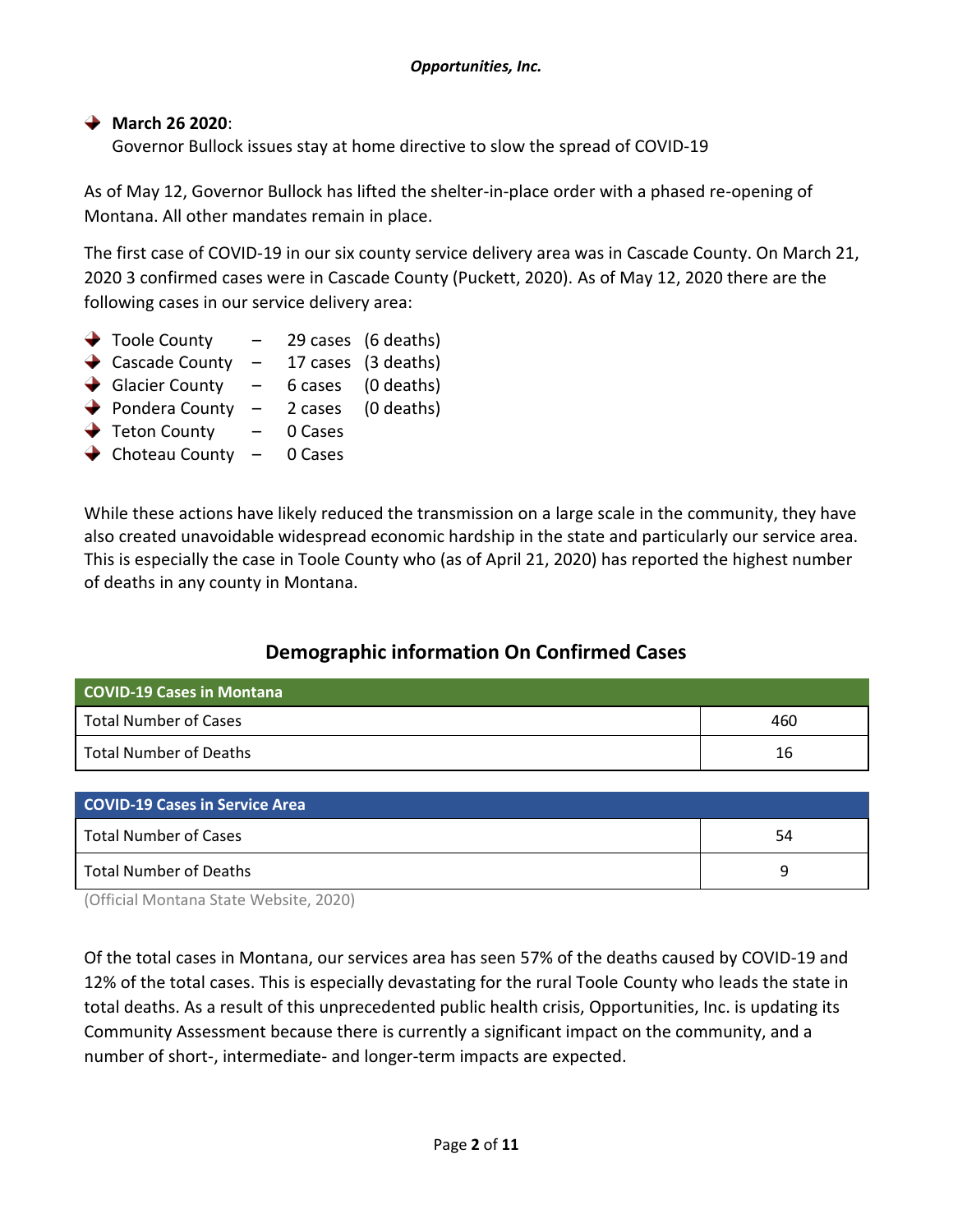# **Immediate Impacts on the Community**

While little information is available due to the newness of this virus, a number of trends nationally lend insight to commonalities that are arising in Montana. In our communities, vulnerability is highest in the following areas:

# *Individuals 60+ years old*

While all types of people are getting sick from the disease, older adults and people of any age who experience serious underlying medical conditions are at increased risk for severe symptoms from COVID-19. The median age distribution of those hospitalized in Montana is 66 (MT COVID-19 Analysis, 2020), while this is lower than the national average, it does follow the trend of elderly individuals being at a higher risk.

# *People with Underlying Health Conditions*

Among those with confirmed cases of Covid-19, any comorbidity showed poorer clinical outcomes than those without. A greater number of comorbidities also correlated with poorer clinical outcomes. (Guan et. al, 2020). This shows that those with preexisting conditions immediately pose a higher risk of complications from contracting COVID-19.

### *Low-income Individuals*

Low-Income adults are almost five times as likely to report being in fair or poor health as adults with family incomes at or above 400 percent of the federal poverty level, and they are more than three times as likely to have activity limitations due to chronic illness. Low-income American adults also have higher rates of heart disease, diabetes, stroke, and other chronic disorders than wealthier Americans. (Woolf et al, 2015).

### *Toole County*

The first cases of COVID-19 directly related to Montana were identified on March 13, 2020 and the first identified from Toole County on March 25, 2020. As of April 28, Toole County reported 29 total cases which is the highest in our service area and the 5<sup>th</sup> highest in Montana. Number of Deaths in Toole County has risen to 6 which is the highest in Montana. This is especially troubling due to the rural nature of this community.



### (MT COVID-19 Analysis, 2020)

As demonstrated in the table below Montana's percentage of individuals in the high risk category of persons over the age of 65 exceeds the national average by 2.8 percent. Each of the counties in Opportunities, Inc. service area also exceeds the national average with the exception of Glacier County. In regard to the Low-Income at risk population, both Montana and Opportunities, Inc. service area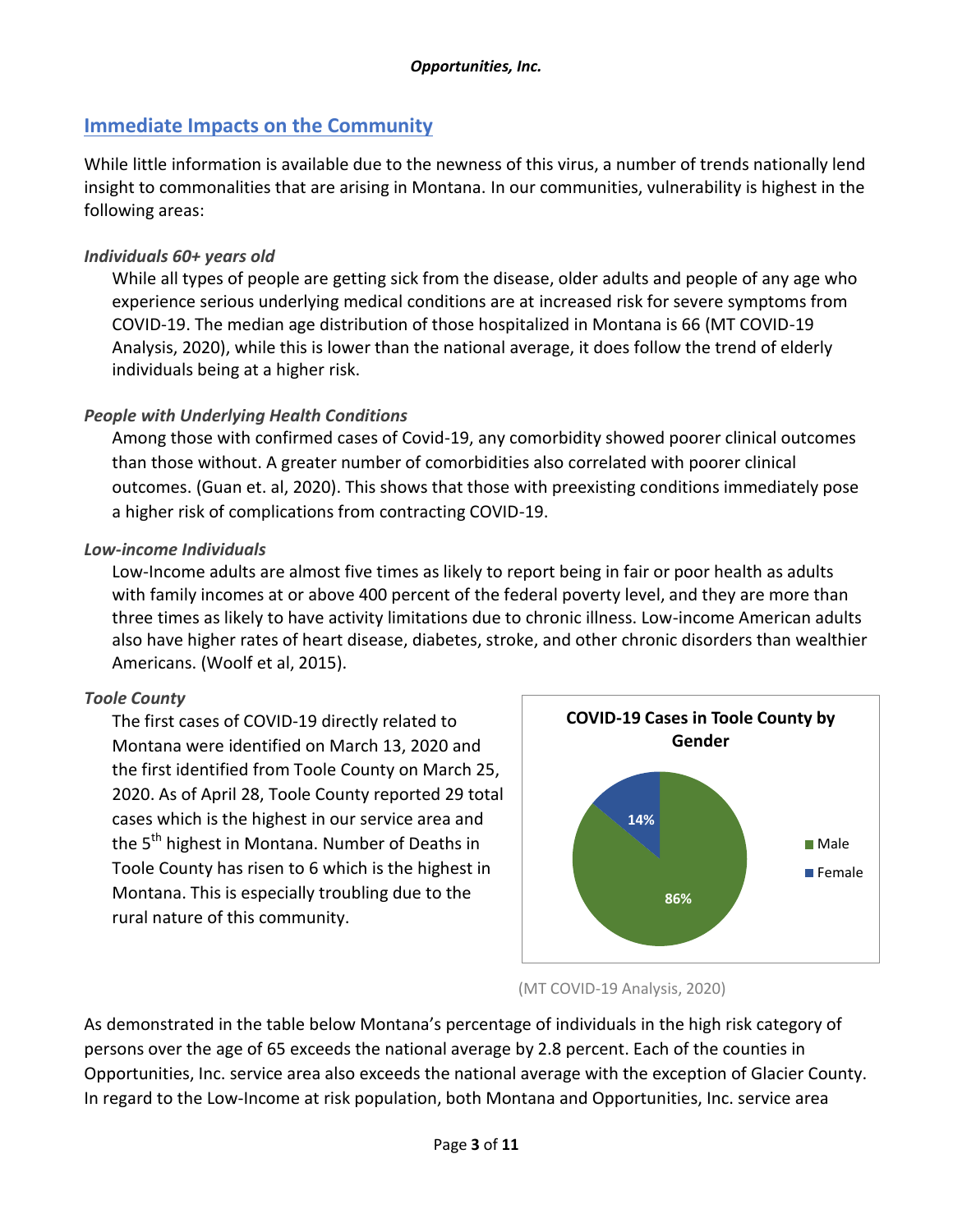exceeds the national average. It is also important to note that while disabilities in our service area are lower according census data, this only encompasses a portion of pre-existing conditions.

|                         | Cascade | Glacier | Toole | Teton | Pondera | <b>Choteau</b> | 'MT   | บร    |
|-------------------------|---------|---------|-------|-------|---------|----------------|-------|-------|
| Population over 65      | 18.6%   | 12%     | 18.5% | 22.7% | 20.4%   | 20.4%          | 18.8% | 16%   |
| Disability under age 65 | 10.2%   | 8.9%    | 12.2% | 9.8%  | 10.7%   | 7.1%           | 13.4% | 12.6% |
| Persons in Poverty      | 13.4%   | 27%     | 15.1% | 15.8% | 17.8%   | 18.7%          | 13%   | 11.8% |

(Us Census Bureau 2019 Population Estimates)

# **Vulnerability Foot Print**

As another demonstration of at-risk populations, this vulnerability footprint above shows three distinct vulnerability characteristincs of the population in the above six counties.

**Yellow** shaded portions represent areas within our region that have a higher than state average (7.8% in 2019) of individuals who have no health insurance.

**Purple** shaded portions represent areas that have an average higher than the state average (18.8% in 2019) of individuals over the age of 65.

**Blue** shading represents locations that have a population density greater than 200 people per sqaure mile.



**Red** shading indicates an two of the above factors are shared in a given area.

Glacier county stands out with the highest unisured rate in our service area with 43.6% uninsured and is the second in the state to the northern cheyene reservation in Rosebud County. This puts these residents at a significantly higher risk of having a financial complications as a result of COVID-19.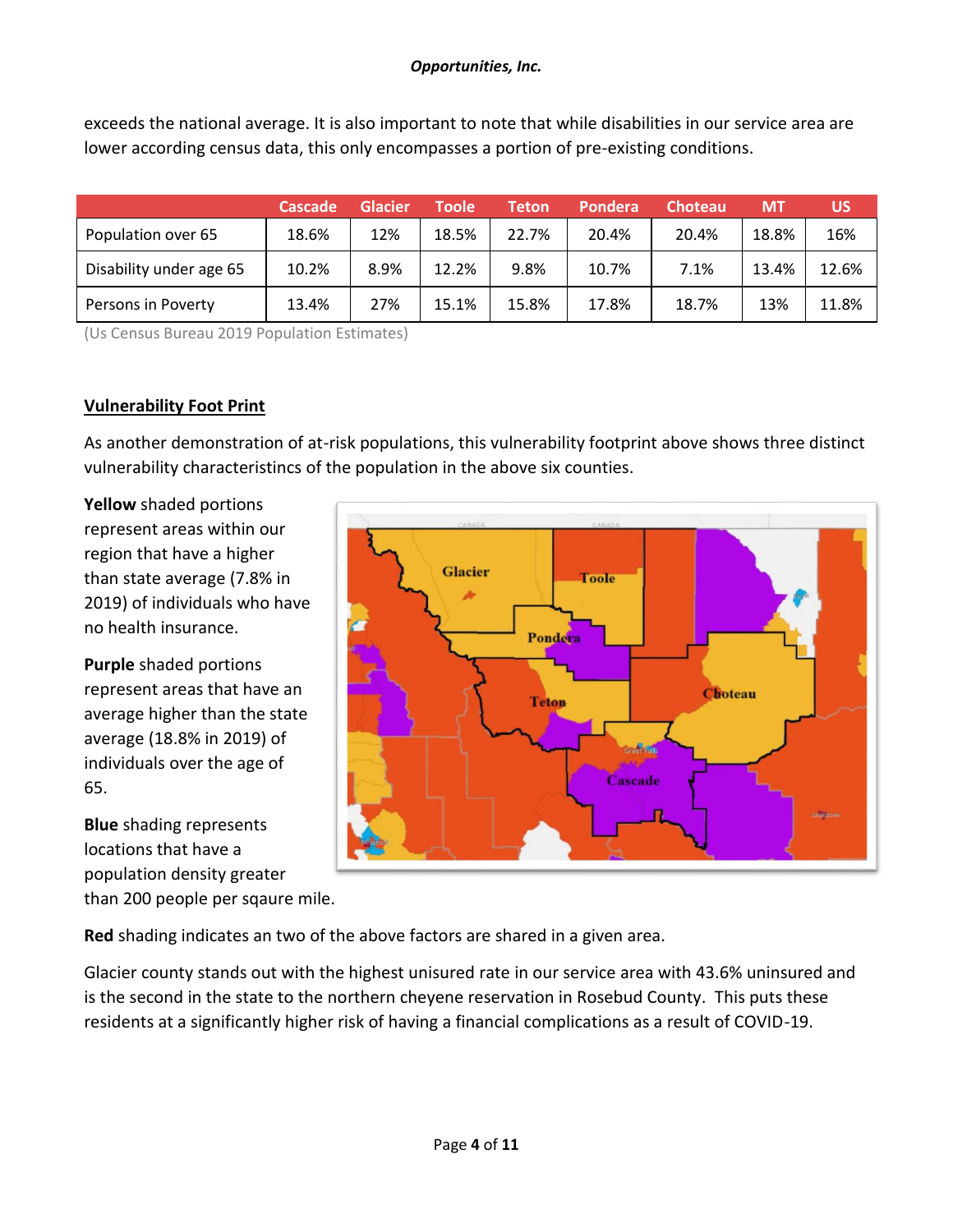# *Across the sectors the following outlines the variety of impacts to the local community thus far:*

The immediate impacts of COVID-19 have been felt across all sectors of society. In particular, some of the greatest impacts relevant to Opportunities, Inc.'s service area have been in the areas of employment, health, transportation, housing, and community resources.

# *Employment*

Regarding employment, the main issues that have arisen due to the COVID-19 pandemic are unexpected unemployment for families and the strain on local businesses caused by sudden absenteeism and mandated closures. Unemployment claims have flooded the local offices as mass layoffs follow in the wake of school and non-essential business closures. Unemployment claims have seen a nearly 1,700% increase over the week of March 21, 2020 from the previous week. From the same time period in 2019 this is at 1917% increase. New claims for March 21-24 were up 18,000.



As represented in the above graphic, April of 2020 recorded an unemployment rate of 13.9% up from 3.5% in February. This is an unprecedented growth of 400% in just two months and ranks Montana as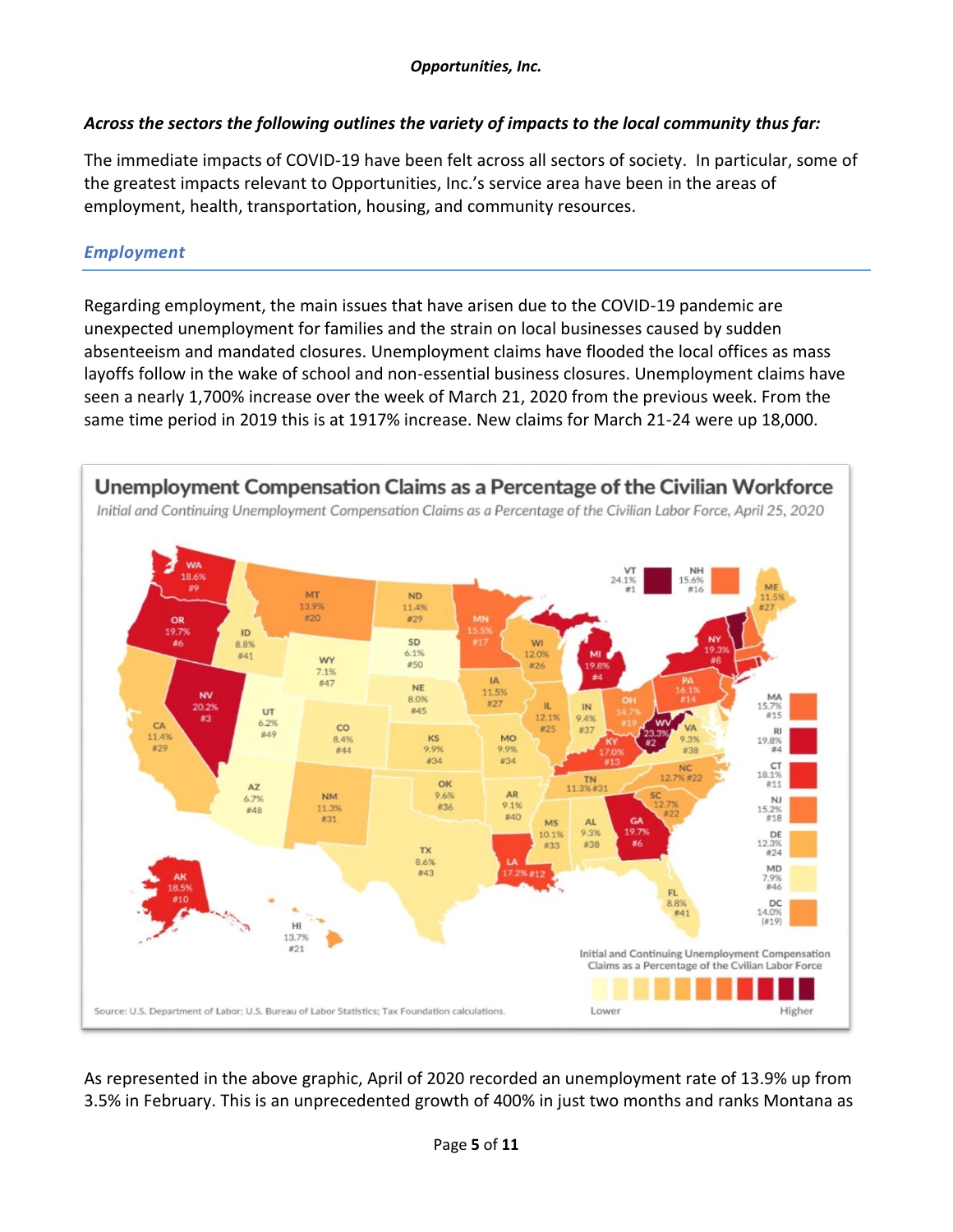the 20<sup>th</sup> highest unemployment rate in the country despite having one of the lowest number of COVID-19 cases.

Many local businesses that have remained open have reported trouble in keeping staff during closures and quarantine. This has left already struggling businesses in the difficult position of adapting current service models while also dealing with shortages of qualified staff. While most parents have a plan for child care during the summer months when school is out, it creates a huge burden when children must be home during the school year. Many parents are having to choose between working and providing for their families and staying home to care for their children. This of course has put the strain on businesses who must cope with high absentee issues and/or loss of qualified workers

# *Health*

### **Mental Health**

In the wake of the economic effects of the COVID-19 pandemic, mental health issues have become of significant concern. The Director of Montana Department of Health and Human Services, Sheila Hogan, reported that because of a dramatic increased volume of calls Montana's Crisis intervention "Warmline" expanded its hours of operation to accommodate the influx of calls. Other call-in services such as Lifeline, 211 and the Local Crisis Line all experienced a surge of calls regarding mental health related issues such as Anxiety, Panic Attacks, etc. Furthermore, local human service agencies have reported an increase of calls from seniors who are in their home, and are scared or isolated.

| Category                                     |  | $5/23 - 3/29$ | $3/30 - 4/5$ | $4/6 - 4/12$ |    |           |
|----------------------------------------------|--|---------------|--------------|--------------|----|-----------|
| Mental Health                                |  |               |              | 80           | 78 | ςq<br>ر ر |
| Waicas of Hana 211 roport for Cascado County |  |               |              |              |    |           |

(Voices of Hope 211 report for Cascade County)

The above table represents the sudden increase in the volume of calls since the closures began in Montana and in our service area.

# **Toole County**

As Toole County has been hit with the highest death toll in Montana, this rural community faces a unique mental health challenge. Because of the size of this close-knit community, residents are feeling the impact of the death toll on a far more personal level and are restricted from gathering for funeral or other memorial services. This presents a challenge in the much needed grieving process particularly in a community where the individuals a well-known.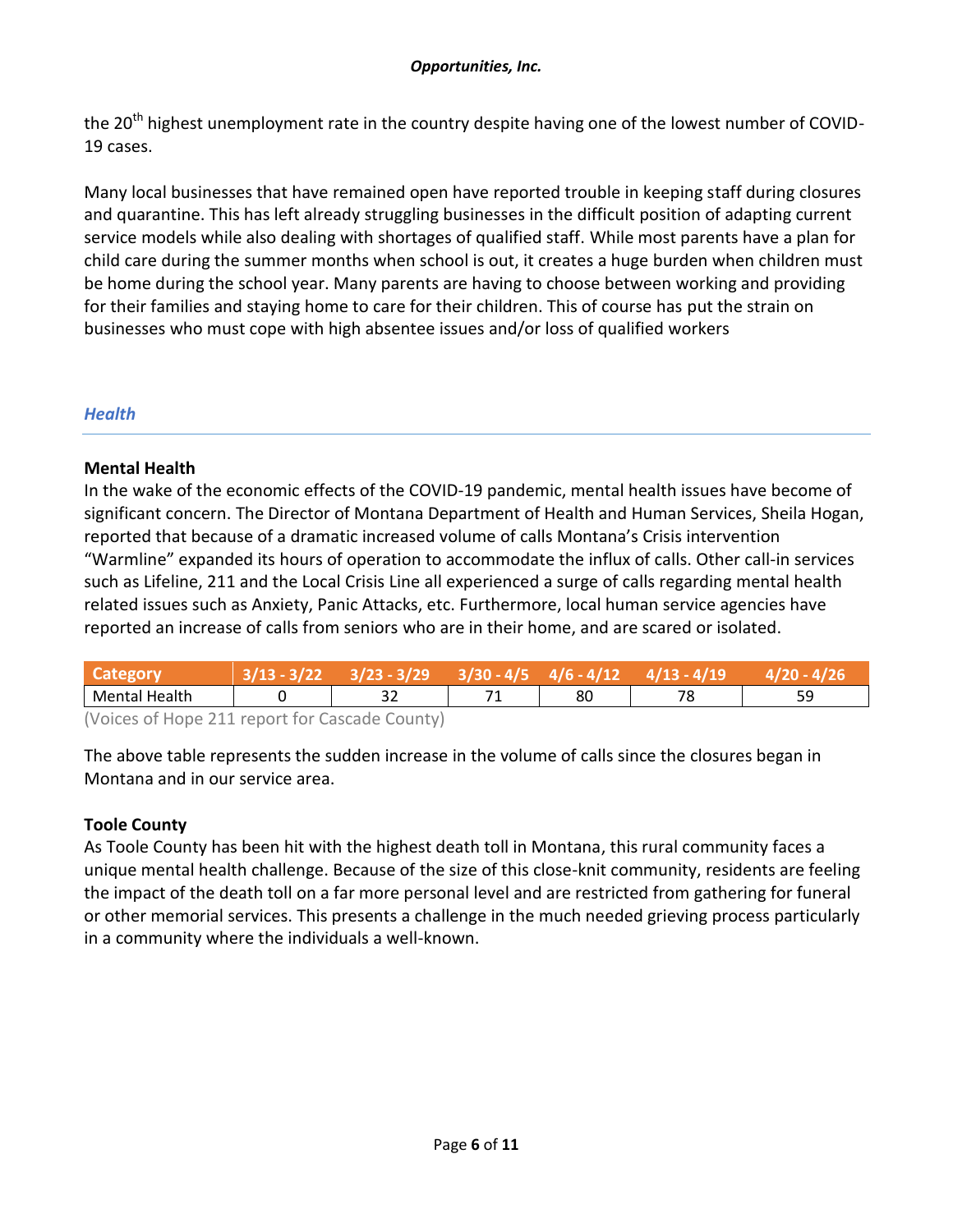### *Transportation*

On March 17, 2020 the Great Falls Transit Authority closed operations and suspended all public bus routes. This has since not reopened. This vital public resource provided transportation in order to help individuals get to work and complete other tasks such as grocery shopping, etc. The closure has created yet another barrier to employment as individuals who were not affected by layoffs or COVID-19 exposure are just simply not able to find transportation to work. Moreover, while taxi services are a viable alternative, many low-income families simply cannot afford the additional cost.



As a stop-gap measure, Opportunities, Inc. was able to partner with a local taxi service to provide rides to folks who need to work. Between the dates of the closure and April 27, a staggering total of 1229 rides were provided. This is an average of 30 rides per day. This once again underscores the heightened need of folks to have affordable transportation in order to work.



Similarly, the closure of Para-Transit services on April 4 further created a transportation crisis in the local community. Individuals who were already susceptible to health related concerns were suddenly not able to go to Doctor's appointments or complete necessary tasks such as grocery shopping. In order to mitigate this effect on the community, Opportunities, Inc. expanded services to include para-transit and was able to provide 101 rides in just four weeks. For many of the individuals using this service, taxi services or other means are not possible as they typically cannot take on wheelchairs or any other special accommodations that a paratransit service can.

<sup>(</sup>Opportunities, Inc. 2020)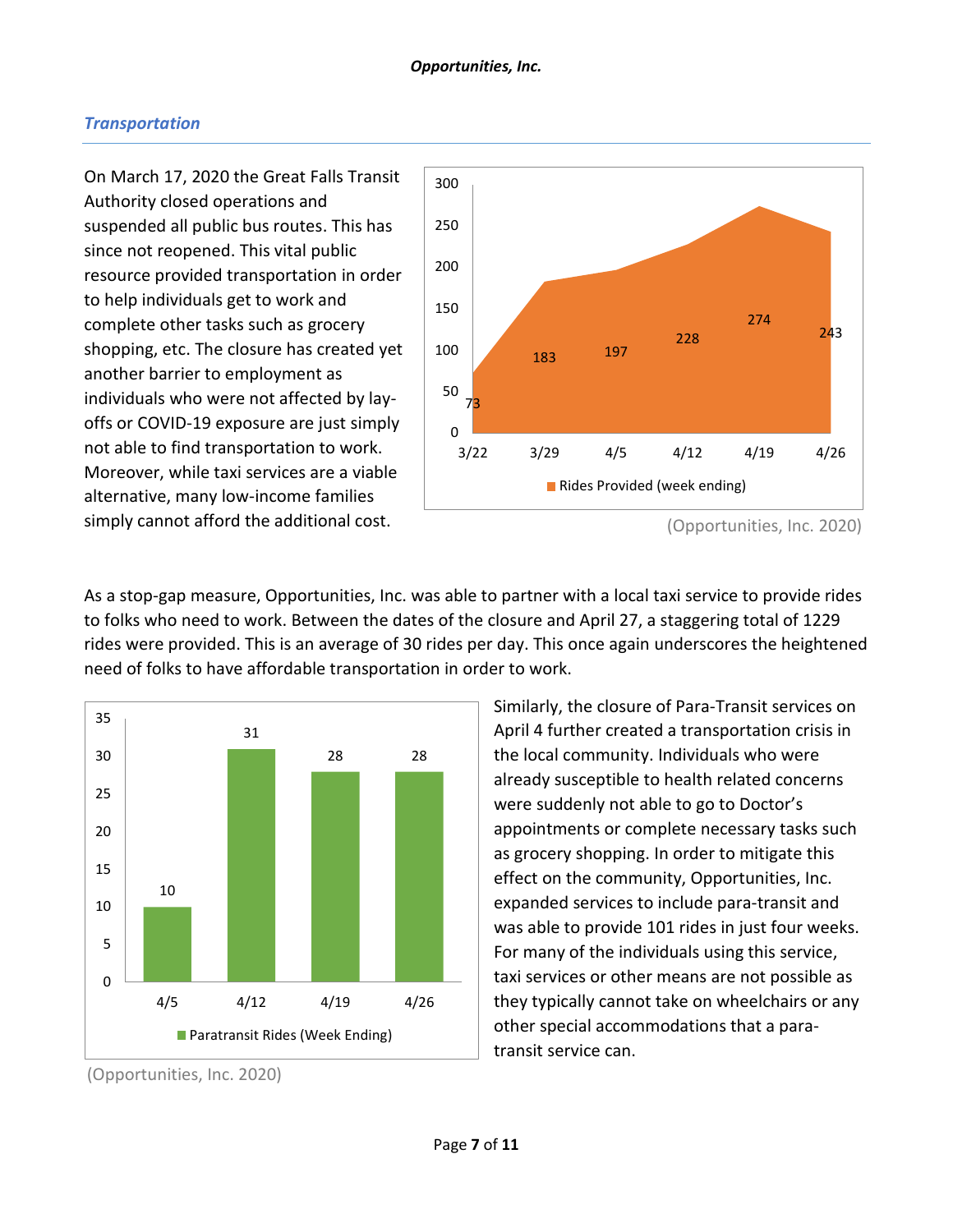### *Housing*

The financial impacts of business closures and layoffs have a significant effect on each affected individuals ability to afford bills such as rent and mortgage payments. While Governor Bullock issued an order on March  $31<sup>st</sup>$  prohibiting foreclosures and evictions during this crisis period, this does not alleviate the obligation of rentors to pay. These bills are still owed to lending authorities and renters for this time period and will likely be added onto future bills. Moreover, this moratorium will help residents in the short term but will have a dramatic impact on property owners, rental companies, who rely on this income to continue operations and manage property.

### *Community Resources*

The impacts of COVID-19 on community resources are numerous and include a reduction in the availability of resources (access to group activities, commercial services), a scarcity of some resources (health care, food and emergency supplies) and/or needs for resources that have not previously been required in this community in any significant capacity. One significant impact is the homeless shelter in Great Falls moving to shelter in place shortly prior to the Governor's order. This has limited the ability of homeless individuals to seek shelter and necessary resources.

Local service agencies have reported that another major service need that has arisen resources for individuals experiencing domestic violence situations. Because of travel restrictions, shelter in place orders, and other closure mandates in place, victims fleeing domestic violence situations cannot find resources such as help with housing or basic needs. This makes it extremely difficult for victims to successfully leave their abusers and start fresh in a new community.

# **Anticipated Near- and Long-Term Impacts**

The needs above are already established through initial data and anecdotal reports from customers, staff, board members and community stakeholders. Based on these already-observed events, it is likely that there will be near-term (1-3 months) and longer-term (greater than 3 months) impacts that require immediate planning. A partial, but not complete, list of the anticipated impacts includes:

### *Service disruptions*

The disruptions in service delivery to customers are expected to continue for a substantial time. This is likely to lead to ancillary challenges for customers that may become long-term issues

### *Lasting Employment Issues*

Sudden layoffs and other employment disruptions are being addressed by emergency response measures; however, it is anticipated that long-term recovery efforts will be required to help customers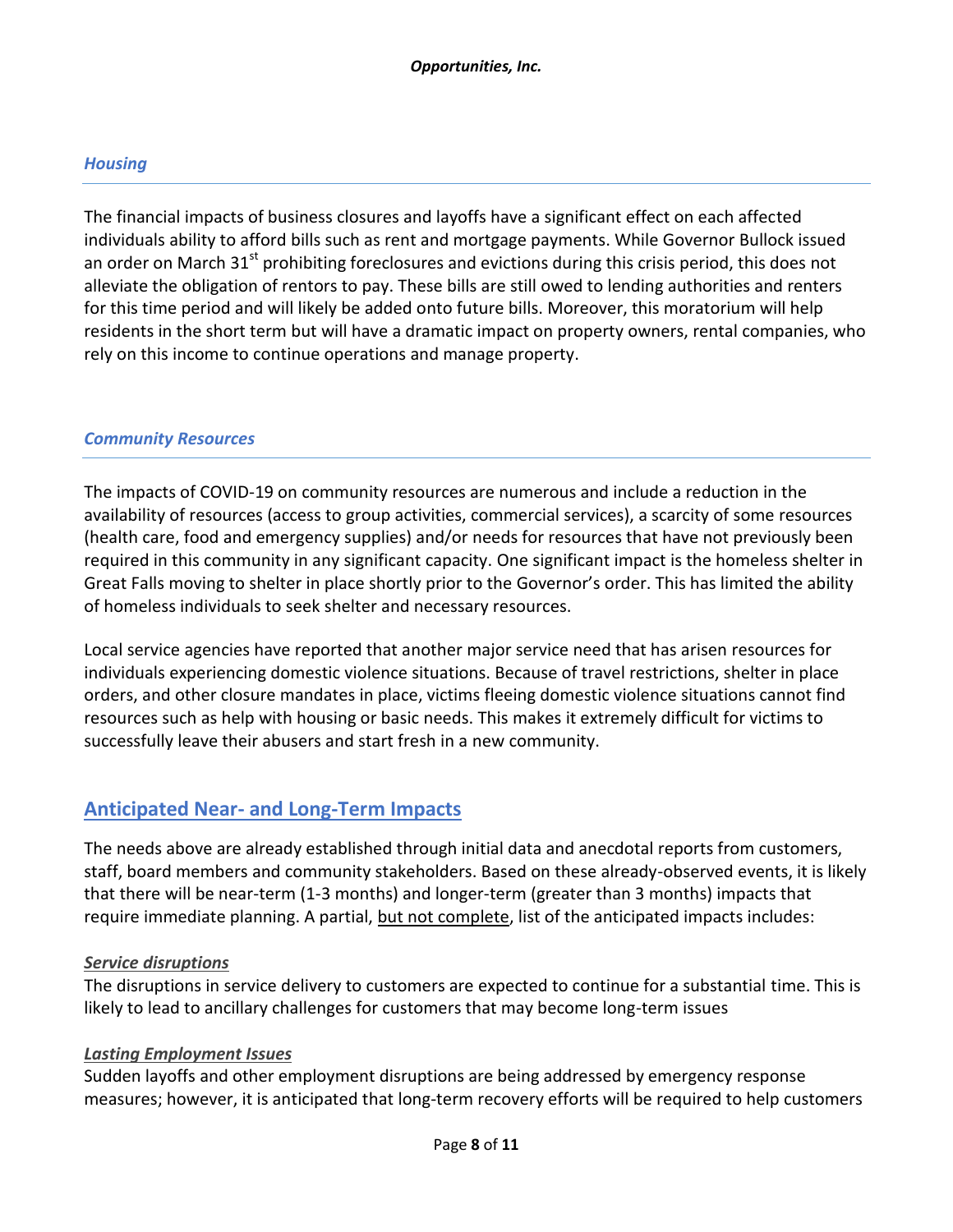reconnect to the workforce, particularly those for whom employment assistance has not previously been required.

 $\rightarrow$  Permanent loss of employment resulting from business closures or permanent lay-offs.

### *Agency Capacity Issues*

Policies limiting in-person staff/customer interactions may be in place for an extended period of time and agencies will need to maintain remote work and remote customer-interaction infrastructure to be responsive to these needs in a more sustainable capacity.

- $\rightarrow$  Need for upgrade mobile devices (phones, tablets, laptops, etc.) as social distancing measures may be prolonged.
- $\rightarrow$  Need for upgraded IT infrastructure in order to handle the potential of future tele-work and other increased demands.
- ◆ Need for upgraded phone systems in order to handle a prolonged higher phone traffic.

### *Community Resource/Coordination Issues*

The short-term community coordination needs cited in this Assessment are presumed to continue into the long-term. Current conditions may persist for an extended period; recovery efforts will require coordination; ongoing community preparedness to guard against a future outbreak will also require ongoing convening and new community readiness strategies based on what is shown to be effective during the current crisis.

- $\rightarrow$  Need for continued convening of local community partners in a format that is conducive to social distancing
- **◆** Participation in VOAD/COAD
- $\rightarrow$  Further partnerships and adaptations to current community processes to ensure services are continuing

# **Resources**

With the impacts of COVID-19, many agencies have adapted their models of business in order to address the rising needs of the people in our community. This has created an even more urgent need for coordination and collaboration of resources among the public sector, the public health sector, first responders, educators, the business community, the faith community and many others.

### *Community Partnerships*

Opportunities, Inc. plays an important role convening organizations, people and resources to support families. This is evidenced by Opportunities, Inc.'s continued partnership with local agencies in order to adapt and provide services in this time and the participation in the COAD and VOAD boards. Opportunities, Inc. has also led the way in developing new relationships with local businesses in order bridge the gaps created by closures. In order to offset food related burdens on the community,